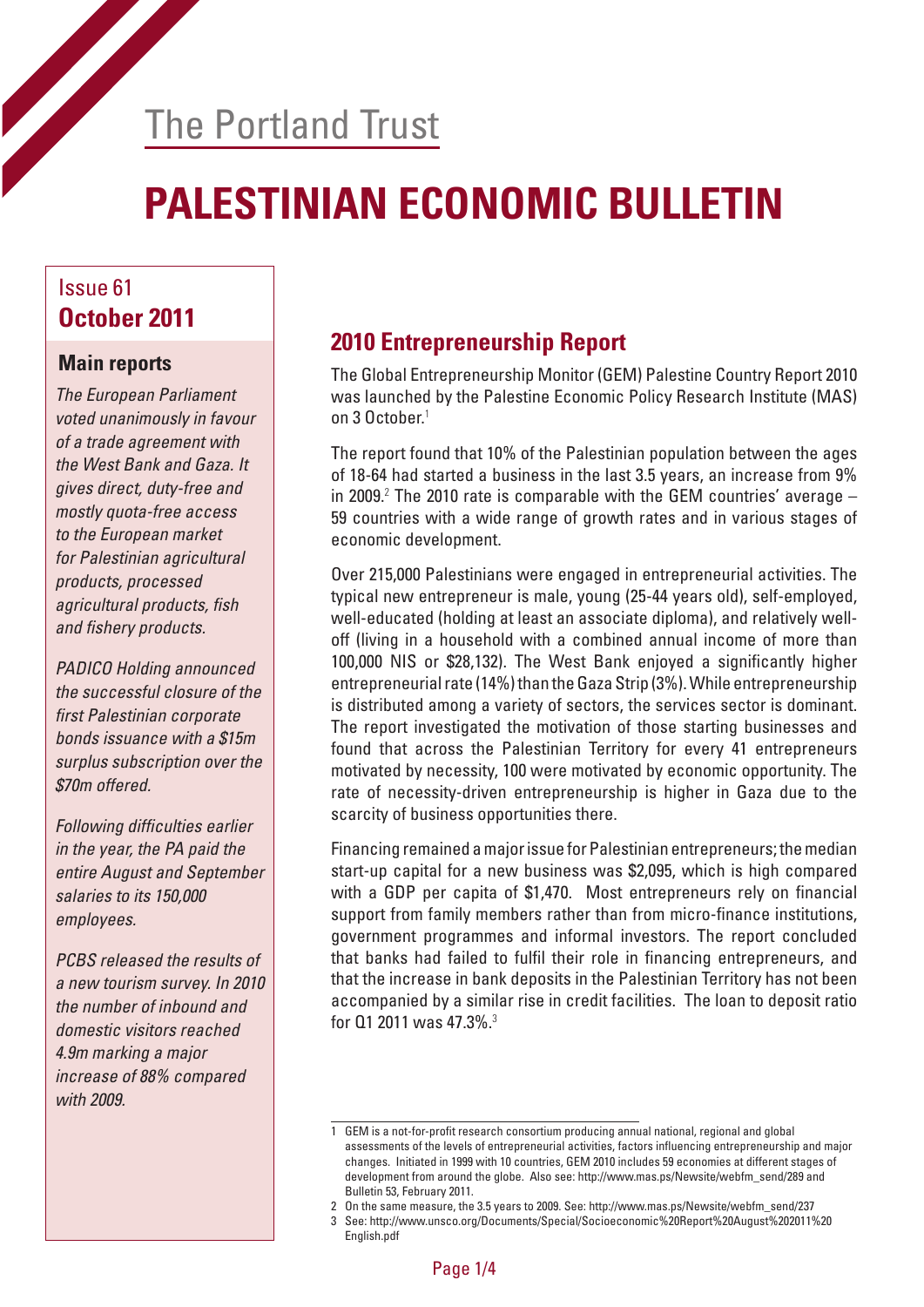#### **Trade Agreements**

On 27 September, the European Parliament voted unanimously in favour of a trade agreement with the West Bank and Gaza.<sup>4</sup> The agreement will provide direct, duty-free, and mostly quota-free access to the European market for Palestinian agricultural products, processed agricultural products, fish and fishery products.<sup>5</sup> In addition, duties on EU agricultural exports to the Palestinian Territory will be reduced.<sup>6</sup> The agreed on trade conditions will be valid for a period of 10 years, with a possibility of extension. The agreement extends the current free trade agreement which gives Palestinian industrial goods dutyfree access to the EU.

Plans to expand access to the EU were announced in summer 2010, $^7$  and the agreement between the EU and the PA was signed on 22 December 2010. $8$  After the recent approval by the European Parliament the agreement must now revert to the European Council for final endorsement, which is expected to be a formality. It should be implemented from early 2012.

In 2009 imports from and exports to the EU accounted for less than 2% of Palestinian trade, importing €50.5m (1.95% of the total) and exporting €6.1m (1.64% of the total).<sup>9</sup> 72% of West Bank and Gaza's exports to the EU comprise of agricultural products, while the main imports are machinery, chemicals, and transport equipment.<sup>10</sup>

In other trade news the Minister of National Economy, Dr Hasan Abu Libdeh, announced that the Palestinian Territory had joined the Agadir free trade agreement, whose signatories are Morocco, Tunisia, Egypt and Jordan.<sup>11</sup> The agreement is considered a precursor to a Greater Arab Free Trade Area (GAFTA) and a step towards the establishment of the Euro-Mediterranean Free Trade Area.<sup>12</sup> Agadir aims to develop economic activities in member states and create a climate for economic integration. Joining the Agadir agreement makes the Palestinian Territory a part of a market of 120m people with a combined domestic annual product of nearly €200bn. In becoming a member Palestinian industries will benefit from duty-free production inputs from other members.

Meanwhile, the Palestine Central Bureau of Statistics (PCBS) released foreign trade statistics for July. Both exports and imports decreased compared with June.<sup>13</sup> However, the low level of trade makes these numbers prone to volatility.

9 See: http://www.pcbs.gov.ps/DesktopDefault.aspx?tabID=3565&lang=en

11 See: http://www.maannews.net/eng/ViewDetails.aspx?ID=426013

#### **Figure 1: July Trade Statistics**

|                       | <b>Exports</b> | <b>Imports</b> |
|-----------------------|----------------|----------------|
| Level                 | \$53.9m        | \$344.7m       |
| Change from 06/2011   | $-26.1%$       | $-6.0%$        |
| Israel (% of total)   | 90.3%          | 60.0%          |
| Israel                | $-26.1%$       | $-13.4%$       |
| (charge from 06/2011) |                |                |
| Other countries       | $-26.0%$       | $+8.0%$        |
| (change from 06/2011) |                |                |
| <b>Trade deficit</b>  |                | \$290.8m       |
| Change from 06/2011   |                | $-1.0%$        |

*Source: PCBS*

#### **PADICO Corporate Bonds**

On 28 September, PADICO Holding announced the successful closure of the first Palestinian corporate bonds issuance with a \$15m surplus subscription over the \$70m offered.<sup>14</sup> The bond holders are nine banking institutions operating in the Palestinian Territory and the Palestinian Monetary Authority (PMA). PADICO told the Bulletin that the biggest subscribers are the Arab Bank and Bank of Jordan with 35% and 18% respectively.

Munib Masri, PADICO Chairman, expressed his appreciation for the work of the Palestinian regulatory authorities in creating the proper environment for issuing bonds. Samir Hulileh, PADICO CEO, commented on the significance of this oversubscription as 'a measurement of confidence by the local financial community in the long term investment strategy of PADICO Holding' and the maturity of the local financial markets.<sup>15</sup>

The proceeds from the sale will help finance a number of projects including an energy plant in the northern West Bank, a tourism and real estate development in Jericho, and new recycling and water desalination projects in Gaza.

#### **PA Funding Update**

Following difficulties earlier in the year, $16$  the PA paid the entire August and September salaries to its 150,000 employees.<sup>17</sup> This was funded by contributions from Kuwait (\$50m)<sup>18</sup> and the EU (\$22.4m).<sup>19</sup>

While salaries have been paid in full, the PA continues to face a fiscal crisis resulting from a shortfall of promised funding, mostly from Arab states. On 20 September the Government of Saudi Arabia announced \$200m for the PA to ease the financial crisis which has now been paid.<sup>20</sup>

<sup>4</sup> See: http://english.wafa.ps/index.php?action=detail&id=17551

<sup>5</sup> See: http://unispal.un.org/UNISPAL.nsf/47D4E277B48D9D3685256DDC00612265/9 6661BE52ED181C68525791A00554231

<sup>6</sup> See: http://www.ptfp.ps/etemplate.php?id=2312

<sup>7</sup> See: Bulletin 46, July 2010.

<sup>8</sup> See: Bulletin 52, January 2011.

<sup>10</sup> See: http://ec.europa.eu/trade/creating-opportunities/bilateral-relations/ countries/palestine/

<sup>12</sup> See: http://www.agadiragreement.org/AgadierAgrement/Aboutus1.aspx

<sup>13</sup> See: http://www.pcbs.gov.ps/Portals/\_pcbs/PressRelease/Foreign\_July\_07e.pdf

<sup>14</sup> See: http://www.padico.com/Public\_News/Nws\_NewsDetails.

aspx?Lang=2&Site\_ID=1&NewsID=12 15 http://englishwafa.ps/index.php?action=detail&id=17572

<sup>16</sup> See: Bulletin 59, August 2011.

<sup>17</sup> See: http://english.wafa.ps/index.php?action=detail&id=17298 and http://english. wafa.ps/index.php?action=detail&id=17638

<sup>18</sup> See: http://english.wafa.ps/index.php?action=detail&id=17367

<sup>19</sup> See: http://eeas.europa.eu/delegations/westbank/documents/news/20110914\_ csp\_august\_payment\_en.pdf

<sup>20</sup> See: http://english.wafa.ps/index.php?action=detail&id=17416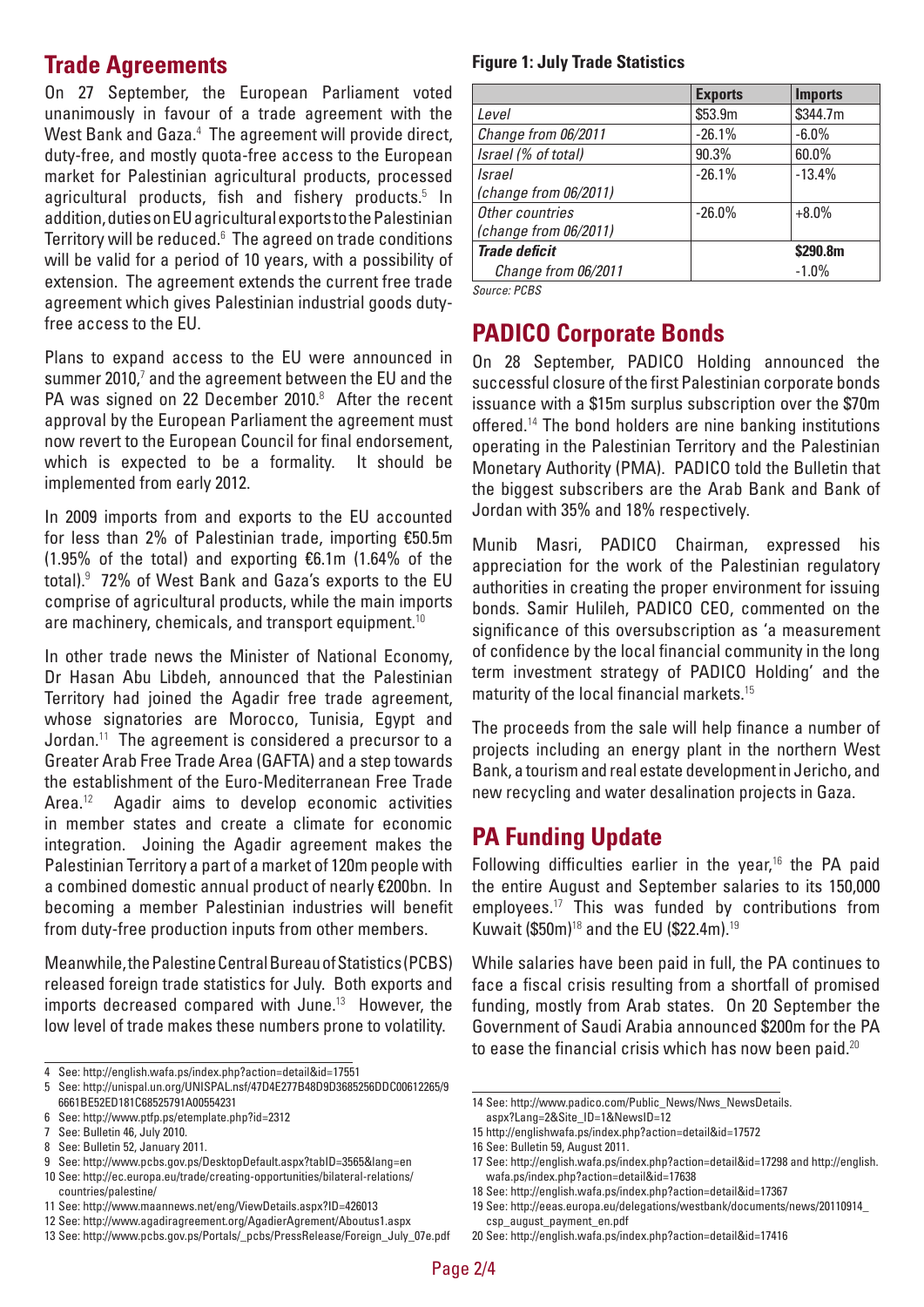The EU has also confirmed the regular quarterly payment of \$13.6m for social protection programmes. $21$ 

The on-going funding difficulties, although declining, highlights Palestinian dependency on foreign assistance. On 31 August, the PA faced a \$778.9m deficit in the current balance and a  $$1,001.8m$  deficit in the total balance.<sup>22</sup>

In September, the US Government paid \$50m to the PA, the final tranche of its 2011 budget support contribution. However, two US Congress committees have put a hold on the disbursement by USAID of \$192m in economic support funds in the current fiscal year to the West Bank and Gaza and \$150m in security aid to the PA. The US State Department is lobbying Congress to unblock these funds.<sup>23</sup>

#### **Tourism**

On the occasion of World Tourism Day, the PCBS released the results of a new tourism survey. In 2010, the number of inbound and domestic visitors reached 4.9m, excluding the Jerusalem governorate, marking a major increase of 88% compared with 2009.<sup>24</sup> 2.7m of the tourists were domestic. The governorates of Bethlehem, and Jericho and Al-Aghwar (location of the Dead Sea) were the most popular tourist destinations with 1.1m and 0.8m visitors respectively.

In the first half of 2011, Palestinian hotels welcomed a total of 264,000 guests, 34% of those were from the EU. In June 2011, there were 98 hotels with 5,635 rooms and 11,672 beds,<sup>25</sup> up from June 2010 when the Palestinian Territory had 94 hotels with 4,800 rooms and 10,118 beds. $^{26}$ 

On 8 September, Prime Minister Dr Salam Fayyad and Deputy Mayor of the City of Bordeaux Sonia Dubourg-Lavroff inaugurated a new Tourist Information Centre in Ramallah.<sup>27</sup> The project, worth €182,000, was completed in coordination with the Municipality of Bordeaux. The Tourist Information Centre aims to promote tourism and provide tourists with information and services in Ramallah and other Palestinian cities.<sup>28</sup>

#### **2010 Economic Survey**

The preliminary results of the Economic Surveys Series 2010 have been released by the PCBS. In 2010, 103,766 enterprises operated in the Palestinian Territory and employed 295,184 workers.<sup>29</sup> 55,1% of those employed were waged workers. Importantly, output value grew by 28.8% compared with 2009, and value added by 33.6%.

- 24 See: http://www.pcbs.gov.ps/Portals/\_pcbs/PressRelease/TourismDay\_E2011.pdf
- 25 See: http://www.pcbs.gov.ps/Portals/\_pcbs/PressRelease/HotelActiv2011Q2E.pdf
- 26 See: http://www.pcbs.gov.ps/Portals/\_pcbs/PressRelease/HotelAct\_2010E\_q2.pdf
- 27 See: http://english.wafa.ps/index.php?action=detail&id=17289
- 28 See: http://www.ramallah.ps/atemplate.aspx?id=1084

Comparison with 2009 shows no major changes in the relative importance of various sectors.<sup>30</sup>





### **Preliminary Quarterly GDP Figures**

The Preliminary National Accounts for Q2 2011 show that the Palestinian economy grew by 7.1% compared to last quarter and, importantly, by 10.6% compared with Q2 2010.<sup>31</sup> This reflects good growth in both the West Bank and Gaza: up by 7.4% and 6.0% respectively compared with Q1 2011.

The construction sector drove much of the economic expansion since both the previous quarter and the same period last year. This reflects first a seasonal effect; between Q1 and Q2 2011 the value added of construction increased by 23.7% (19.0% in the West Bank and 32.1% in Gaza). Secondly, because of the increase in materials entering Gaza the value of this sector grew by an impressive 160.4% over the year ( $Q2$  2010 to  $Q2$  2011).<sup>32</sup>

Quarterly GDP per capita for the Palestinian Territory rose by 6.3% in Q2 2011, and was up 7.4% compared with Q2 2010.

#### **Figure 3: Change in Sector Contribution to GDP**

| <b>Economic Activity</b>           | Change from | Change from |
|------------------------------------|-------------|-------------|
|                                    | Q1 2011     | 02 2010     |
| Mining, Manufacturing,             | $+6.5%$     | $+16.6%$    |
| <b>Water &amp; Electricity</b>     |             |             |
| <b>Public Administration &amp;</b> | $+1.9%$     | $+14.7%$    |
| Defence                            |             |             |
| Construction                       | $+23.7%$    | $+33.0%$    |
| Wholesale & Retail Trade           | $+7.9%$     | $+7.3%$     |
| Transport, Storage &               | $+8.4%$     | $+5.5%$     |
| Communications                     |             |             |
| Agriculture & Fishing              | $+2.9%$     | $+2.4%$     |
| Education                          | $+7.3%$     | $+12.7%$    |
| Real Estate, Rental &              | $-2.4%$     | $+3.8\%$    |
| <b>Business Services</b>           |             |             |
| Course DCRC                        |             |             |

*Source: PCBS*

<sup>21</sup> See: http://eeas.europa.eu/delegations/westbank/documents/news/20111001\_ vpf\_september\_en.pdf

<sup>22</sup> See: http://www.pmof.ps/news/plugins/spaw/uploads/files/accounts/2011/09/ table1\_eng.pdf

<sup>23</sup> See: http://www.state.gov/r/pa/prs/dpb/2011/10/175018.htm#ISRAEL

<sup>29</sup> See: http://www.pcbs.gov.ps/Portals/\_pcbs/PressRelease/Economic2010e.pdf

<sup>30</sup> Values given are for the formal economy. National Accounts, reported elsewhere in this Bulletin and previously, also incorporate the informal economy. See: http://www.pcbs.gov.ps/Portals/\_pcbs/PressRelease/ EconomicSurv\_2009E.pdf

<sup>31</sup> See: http://www.pcbs.gov.ps/Portals/\_pcbs/PressRelease/NationAcc\_ Q2\_2011E.pdf

<sup>32</sup> See: Bulletin 60, September 2011.